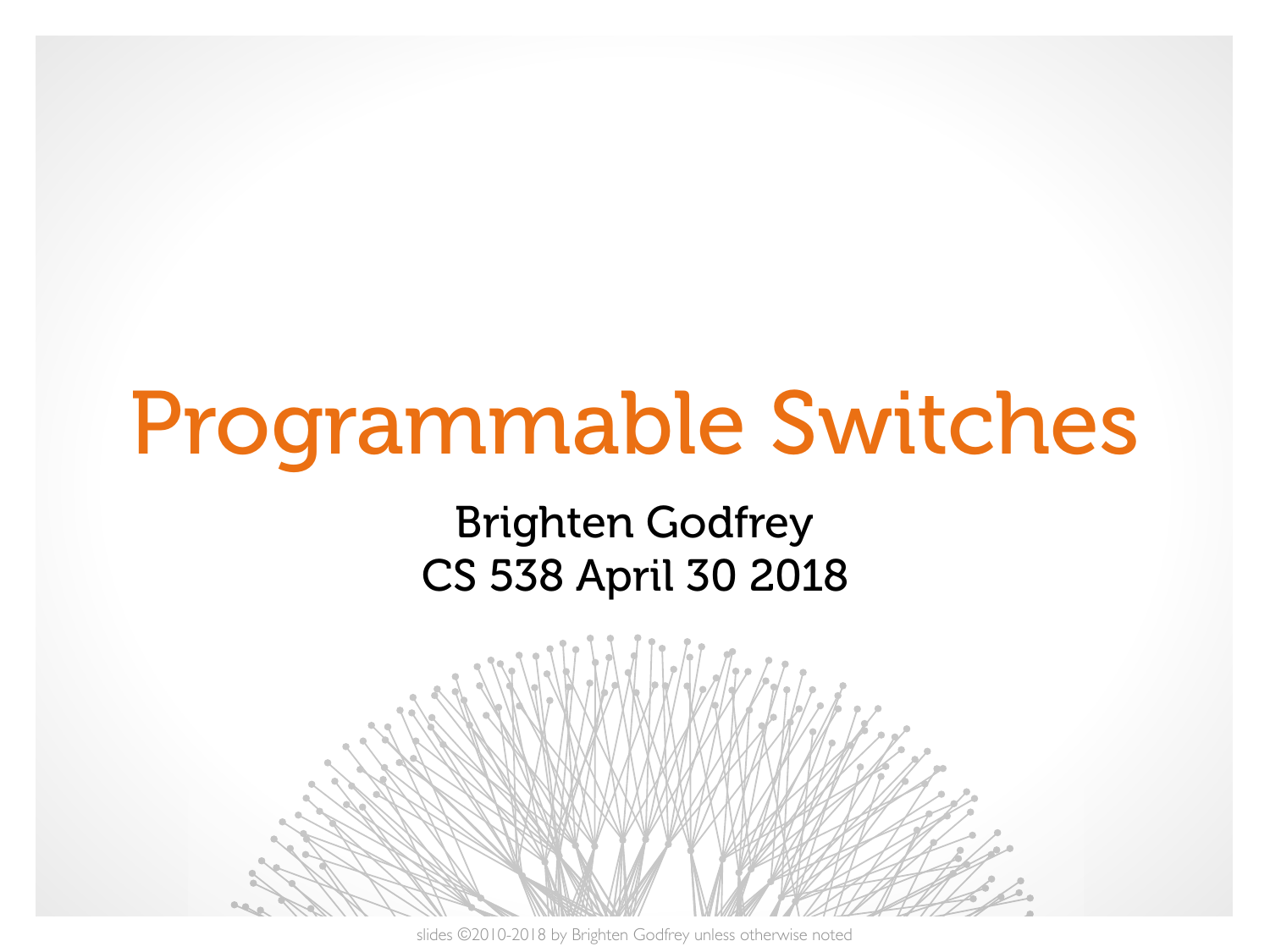

## Network processors

```
Active networks (~ 1999)
```
## FPGAs (NetFPGA: Lockwood et al, 2007)

Software-Defined Networking (2008)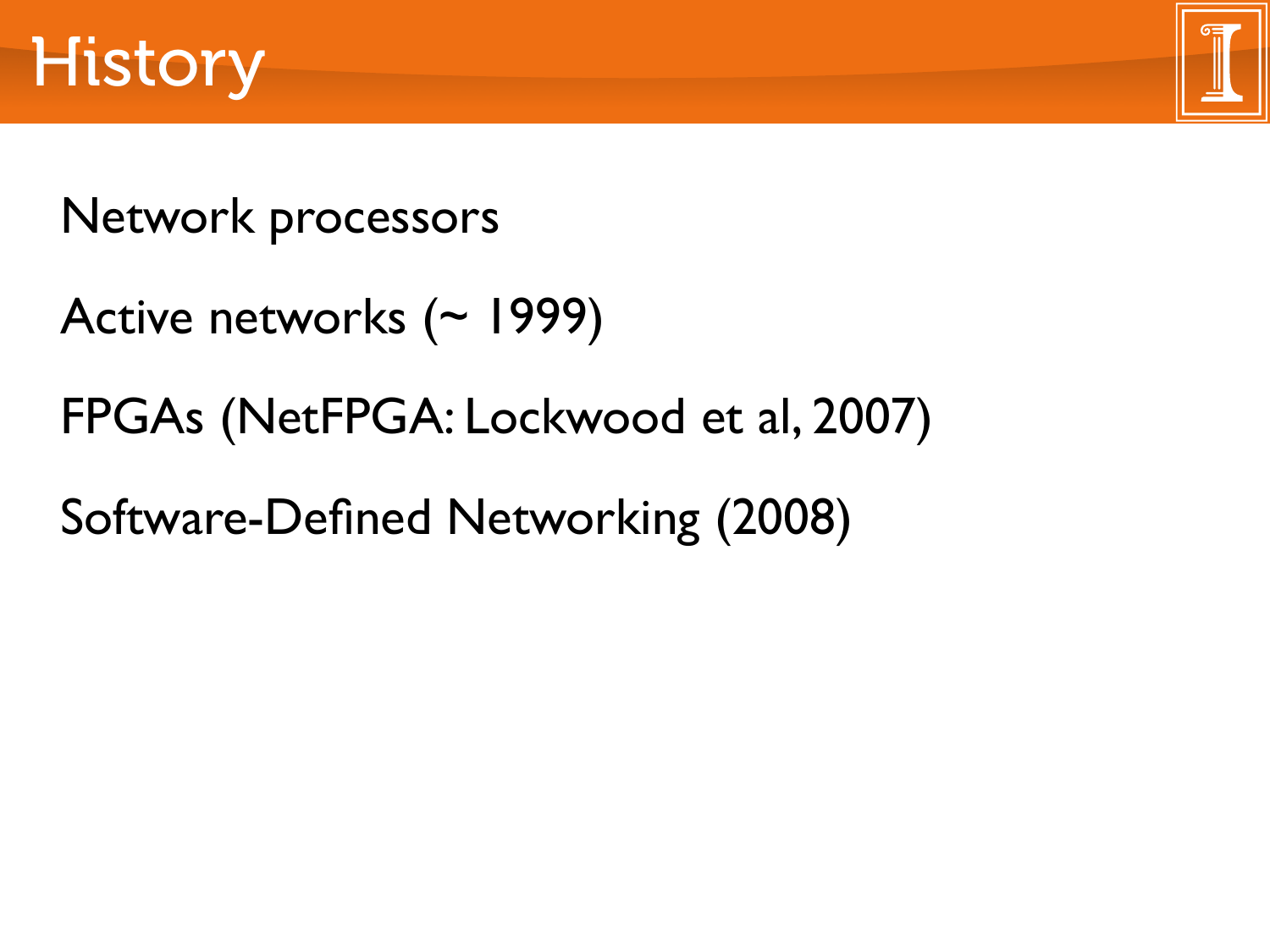

## Programmability of the network => SDN

Simplify and future-proof OpenFlow

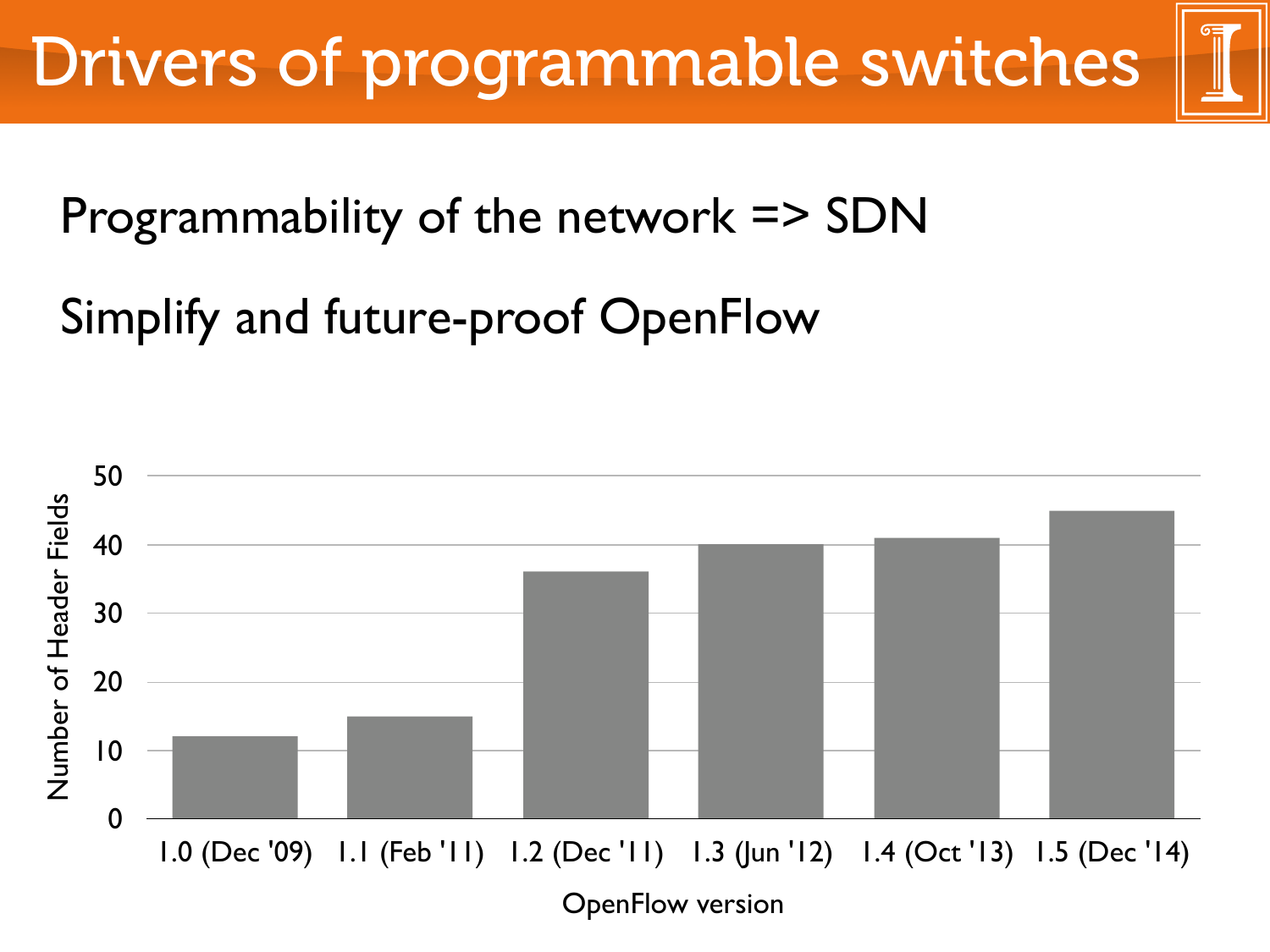/\* OXM Flow match field types for OpenFlow basic class. \*/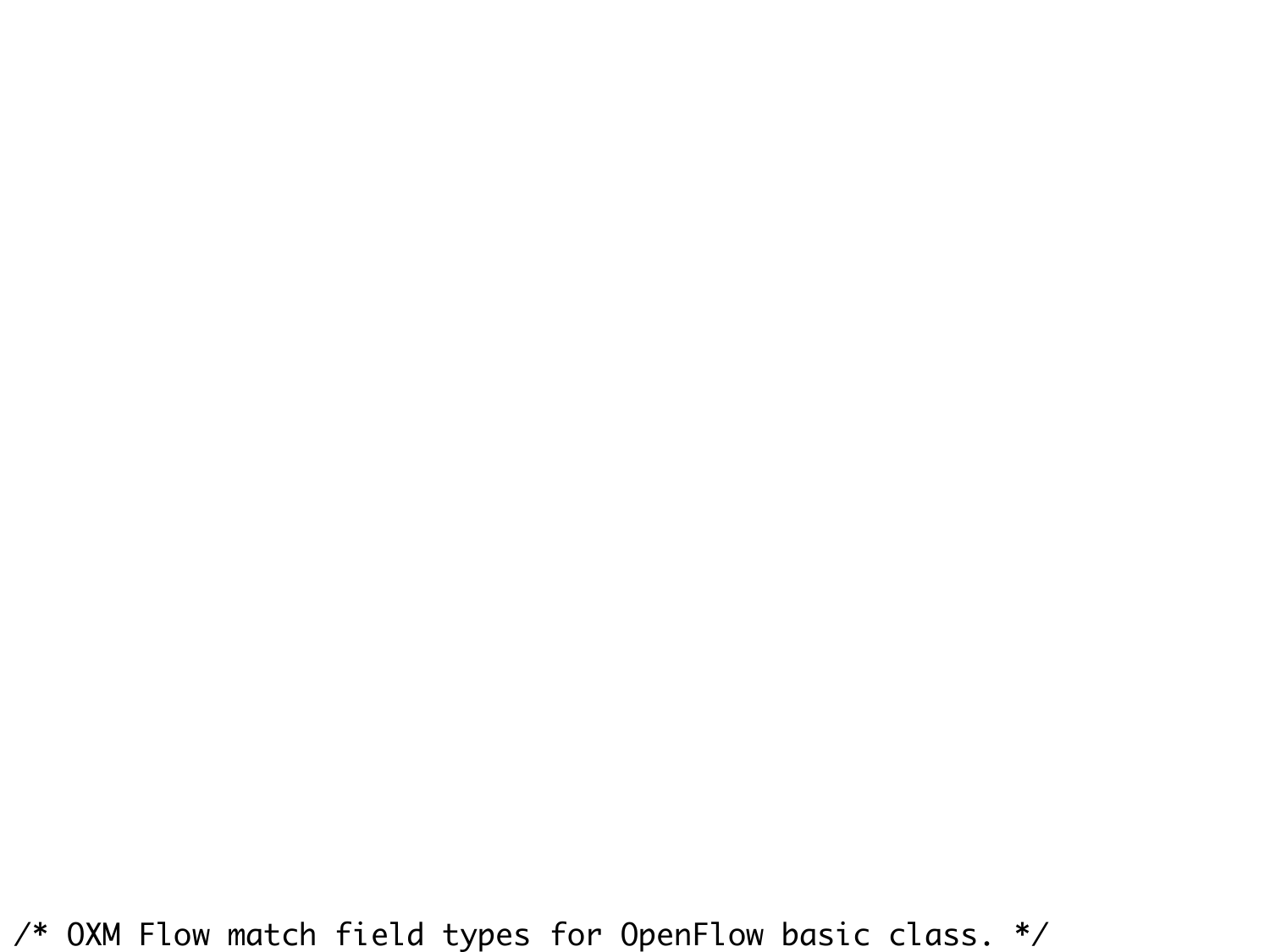

- Programmability of the network => SDN
- Simplify and future-proof OpenFlow
- New capabilities *ideas?* [5-min group discussion]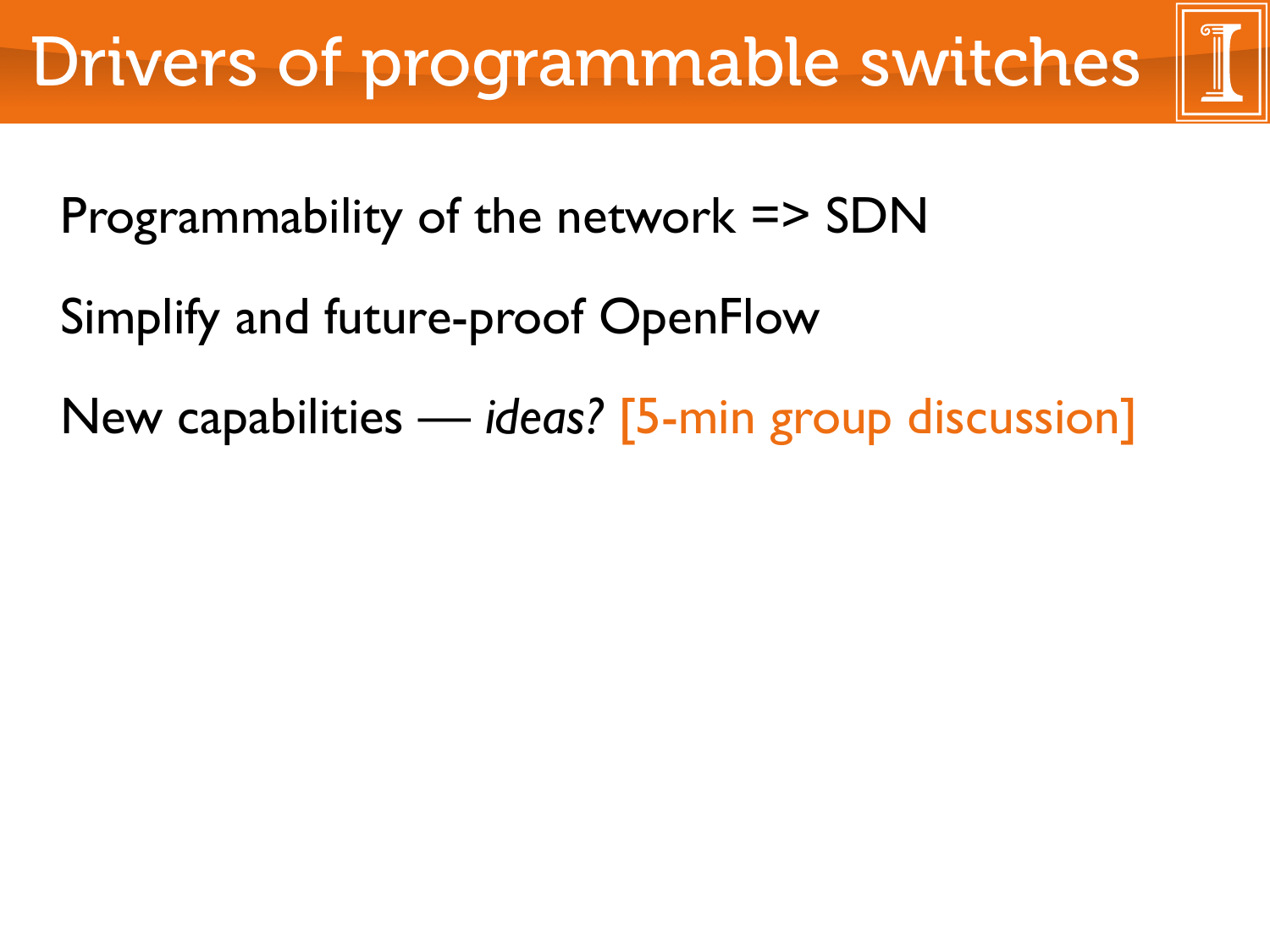

Programmability of the network => SDN

Simplify and future-proof OpenFlow

New capabilities — *ideas?* [5-min group discussion]

- Simplified data planes
- Customizable queueing algorithms
- Fine-grained monitoring
	- e.g. monitor individual flows or microbursts
	- see Barefoot + AT&T + SnapRoute announcement, April 2017
- Strongly consistent in-network key-value store [NetChain, Jin et al, NSDI 2018]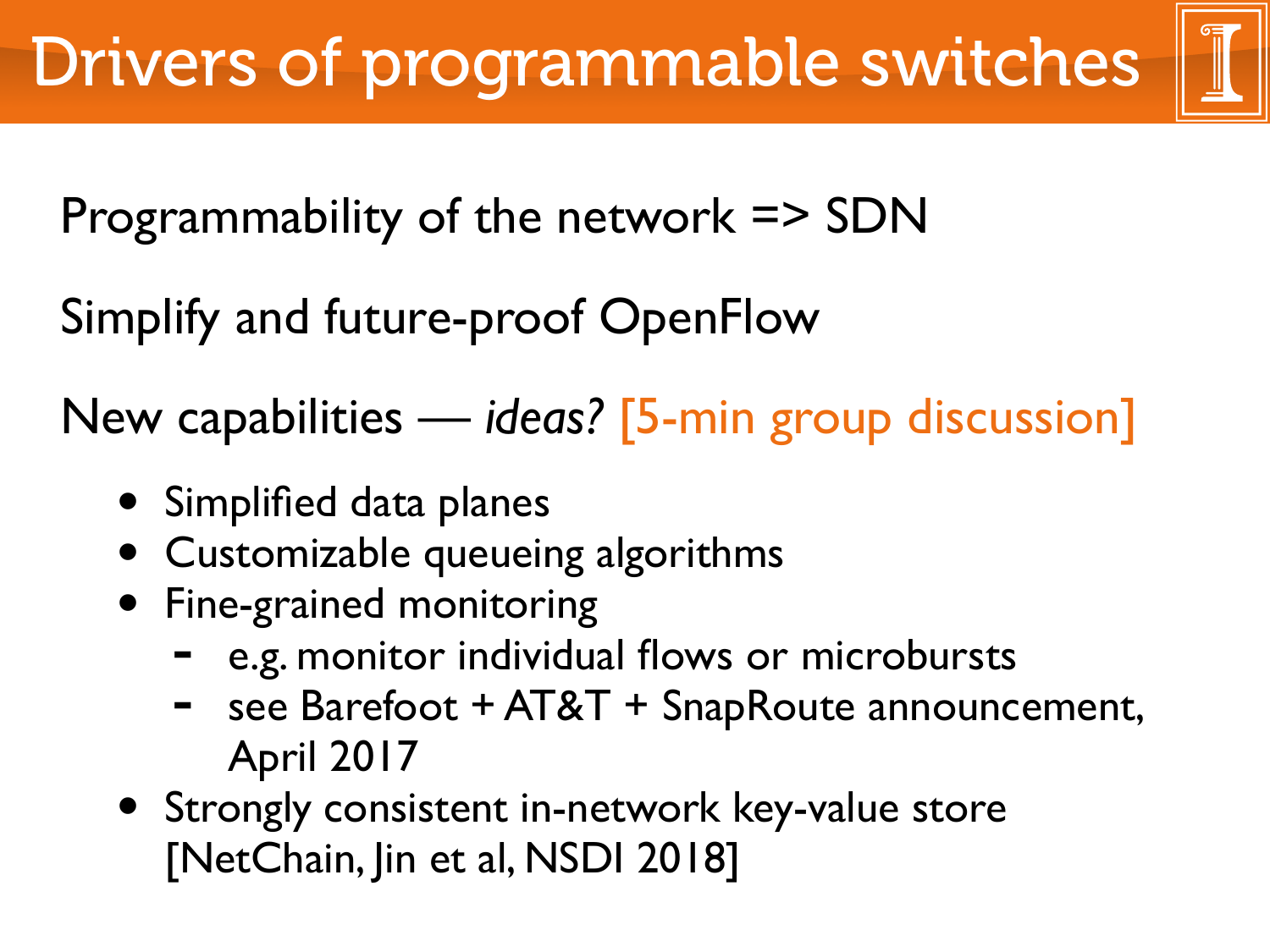



General-purpose hardware

Special-purpose hardware

Flexible, inefficient Constrained, efficient Software routers FPGAs Network processors ASIC (App-Specific Integrated Circuit) How do we at least make this easy to program, even if it's not fully flexible?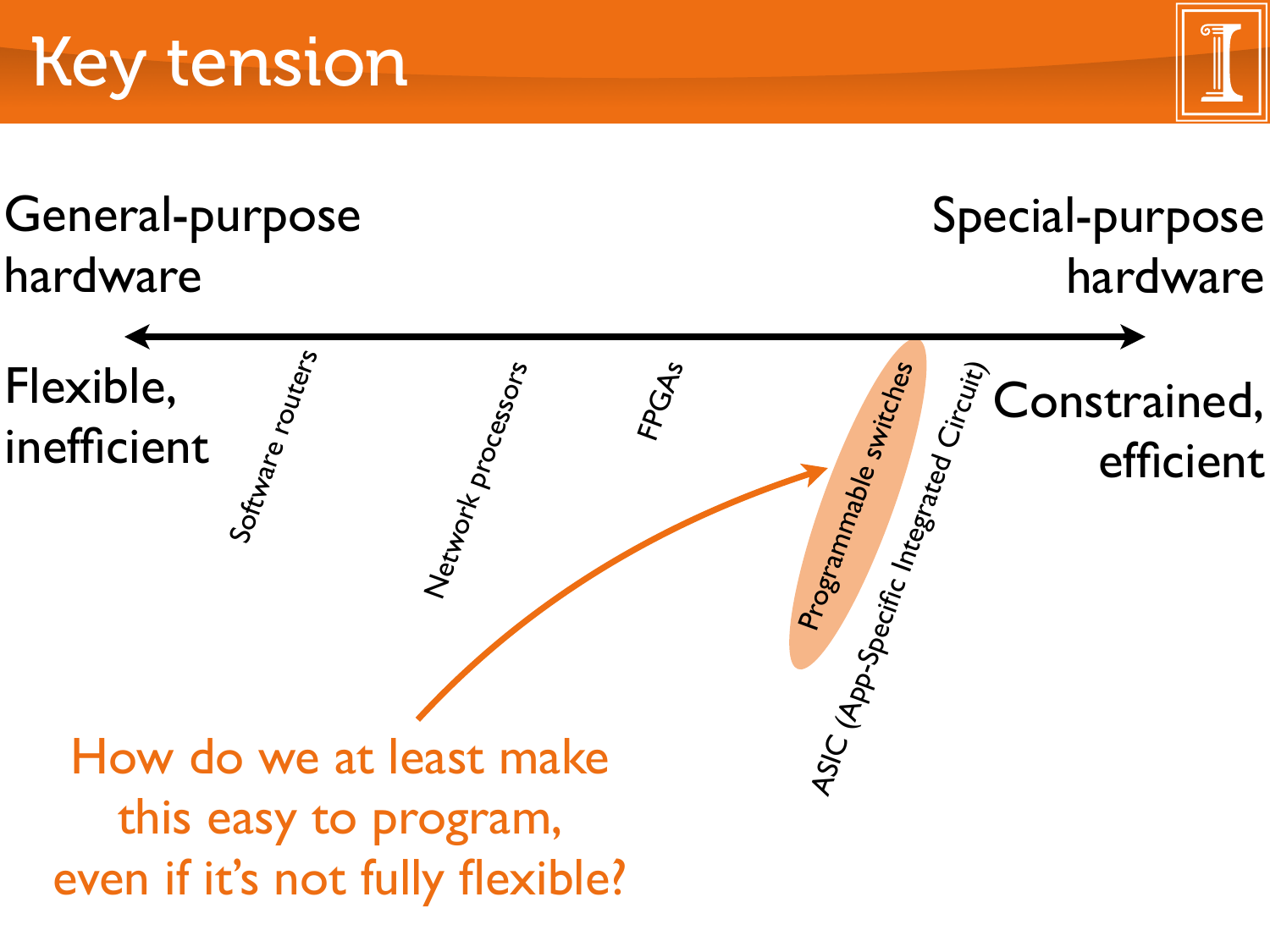## P4 Introduction

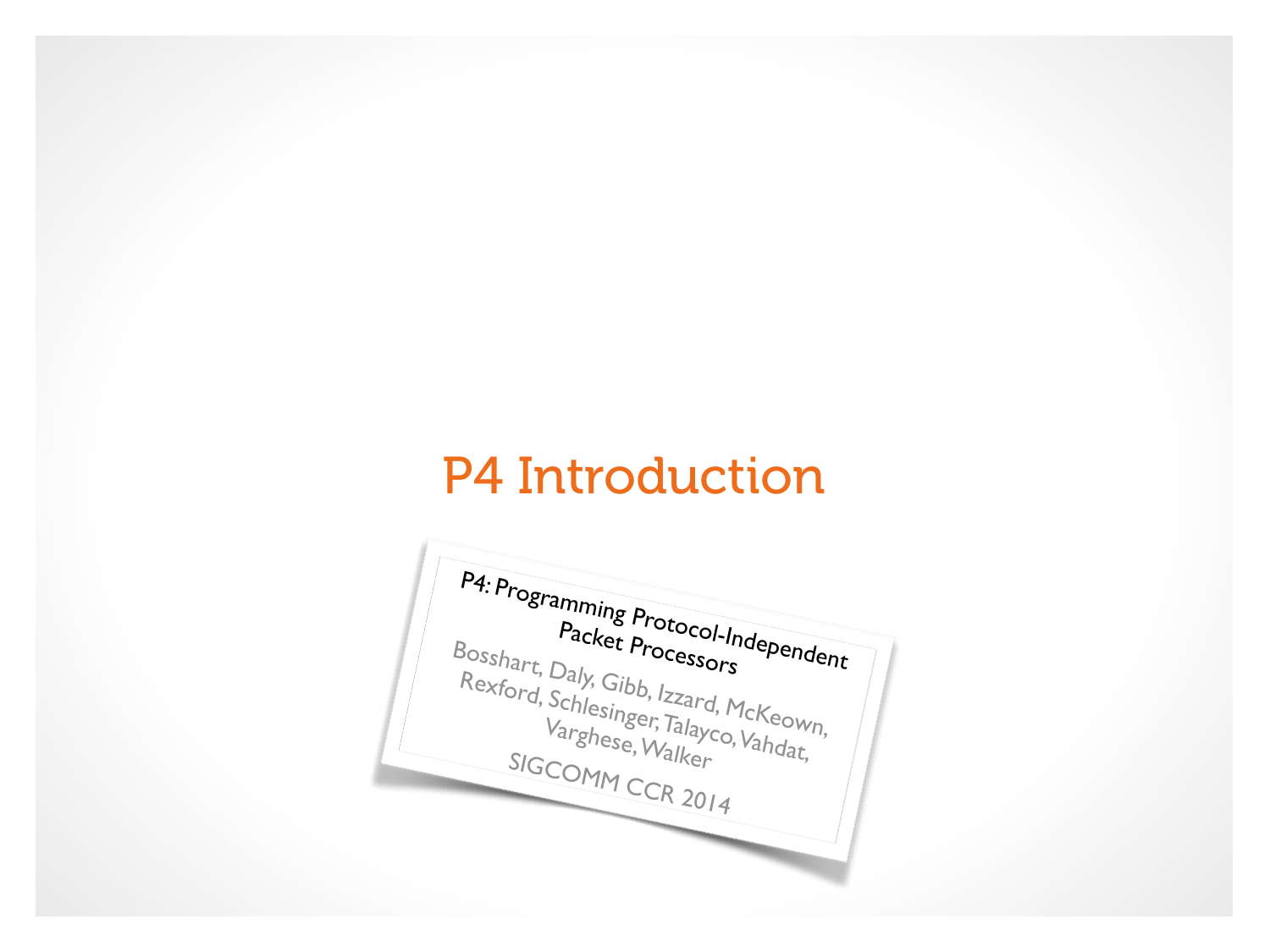It's pretty low level; what does it do for you?

- Compiles parser
- Compiles imperative control-flow spec to table dependency graph
	- Compiler looks for opportunities for parallelism
- Unified hardware-independent standard
	- Intermediate table dependency graph mapped to actual hardware by target-specific back-end
	- Software switch, hardware switch with TCAM, various constraints on table size or number of tables, …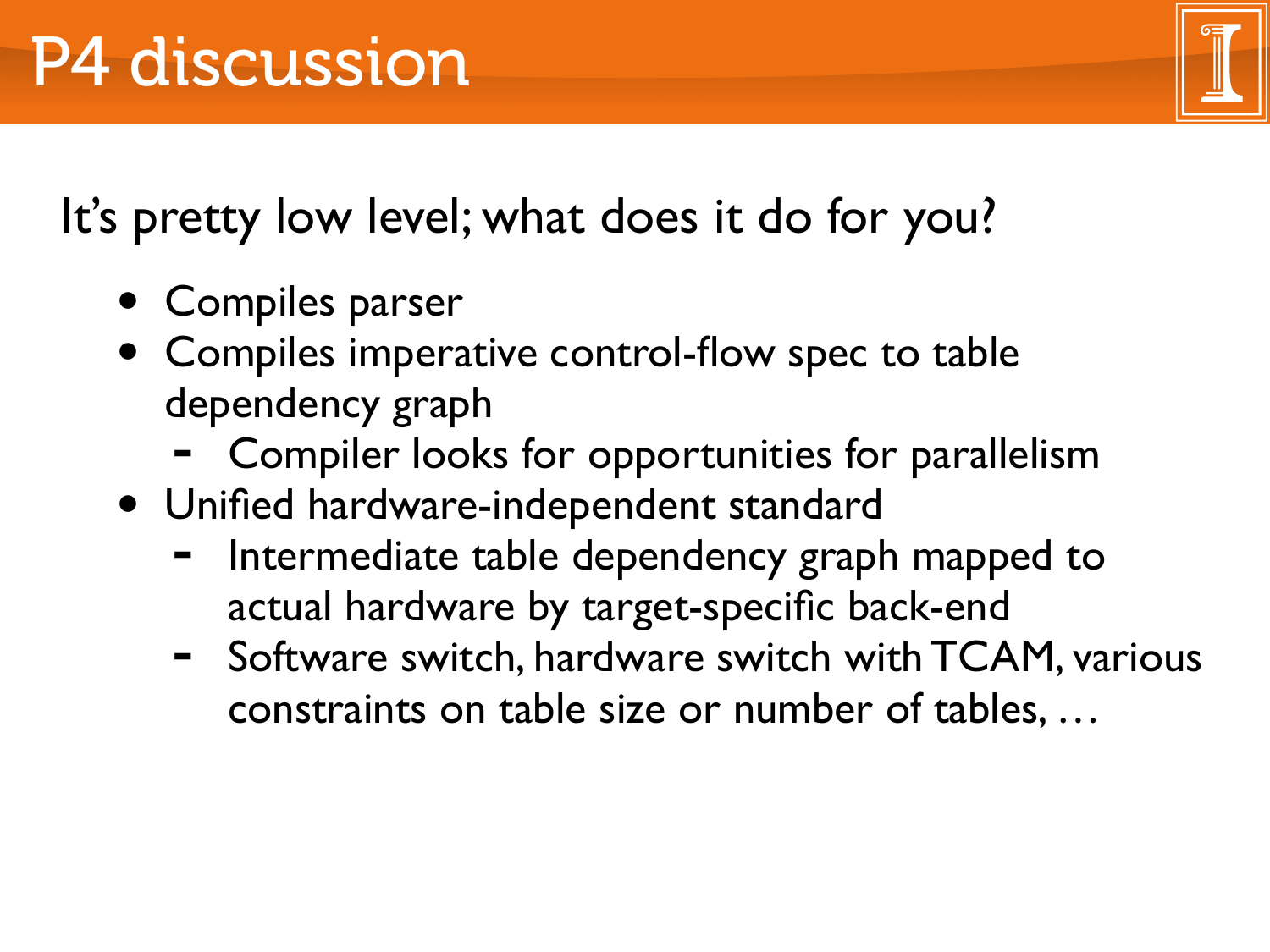### Packet Transactions

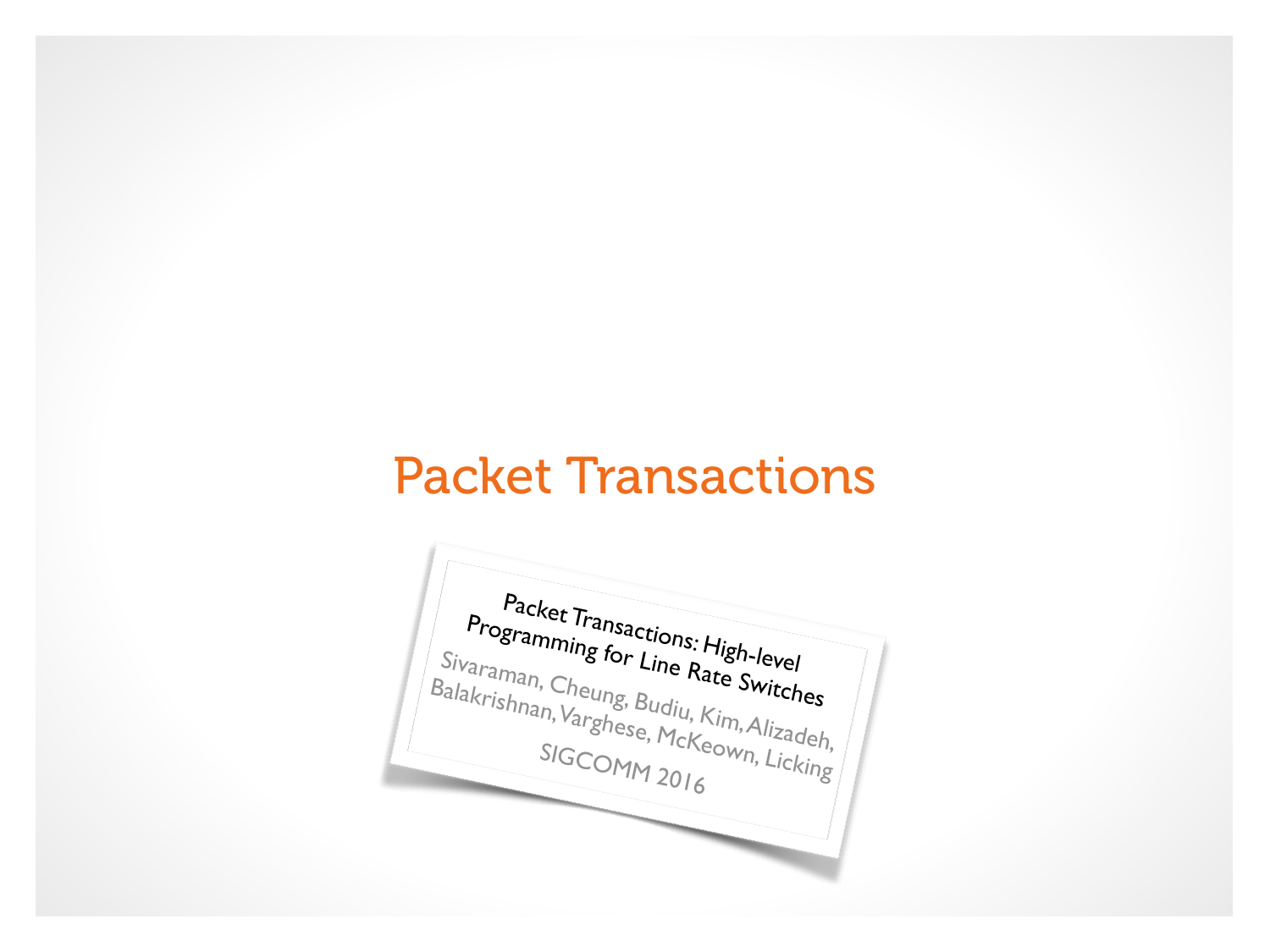## What does Domino do for you?

- Stateful operations, atomic for each packet
	- but local to the processing element
- Higher-level language (C-like; no need to specify tables)
- Automagically compiles using program synthesis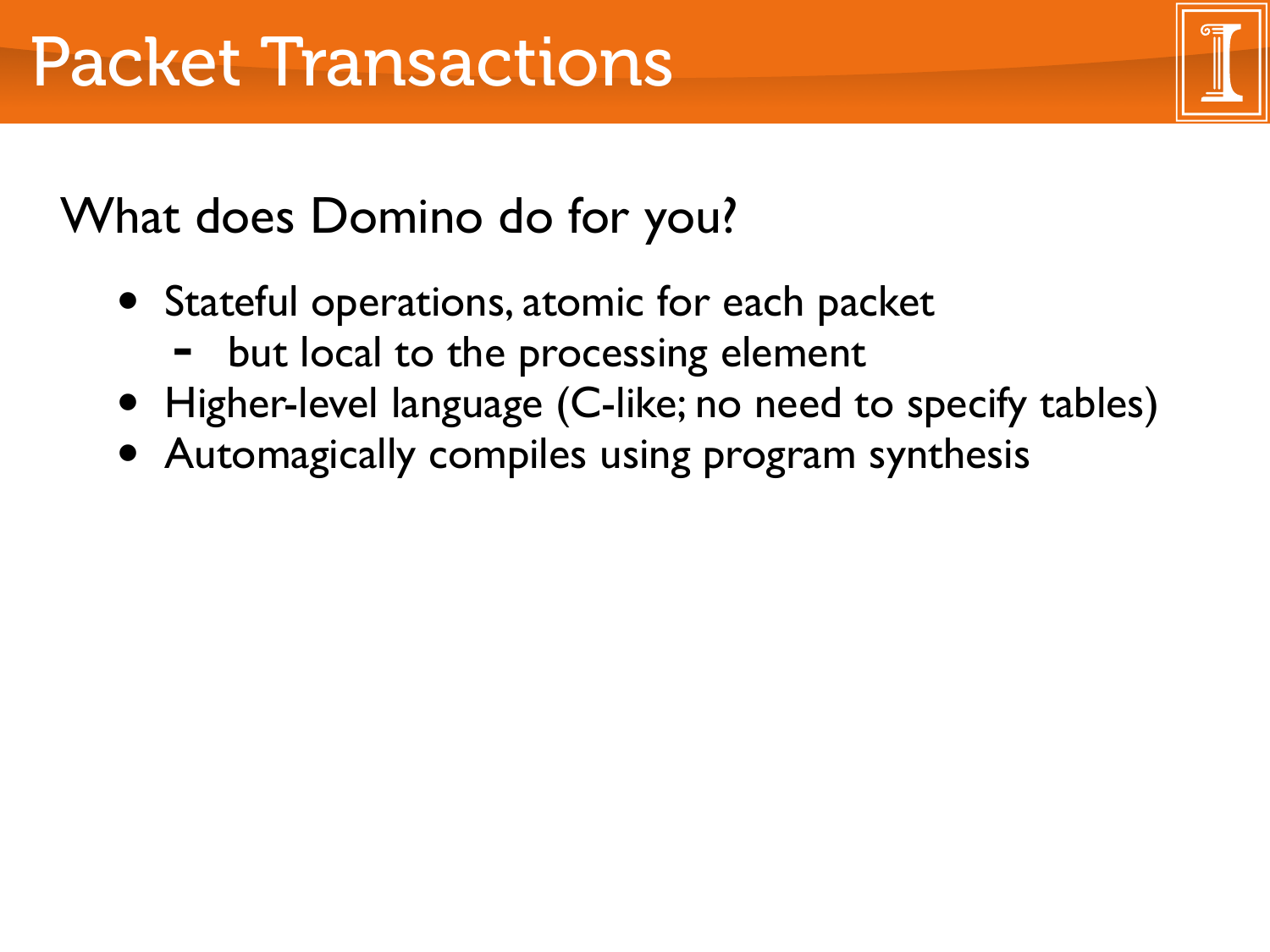# Domino key features



[Figure from Sivaraman et al.] Subsetted and the set of the set of the set of the set of the set of the set of the set of the set of the set of the set of the set of the set of the set of the set of the set of the set of t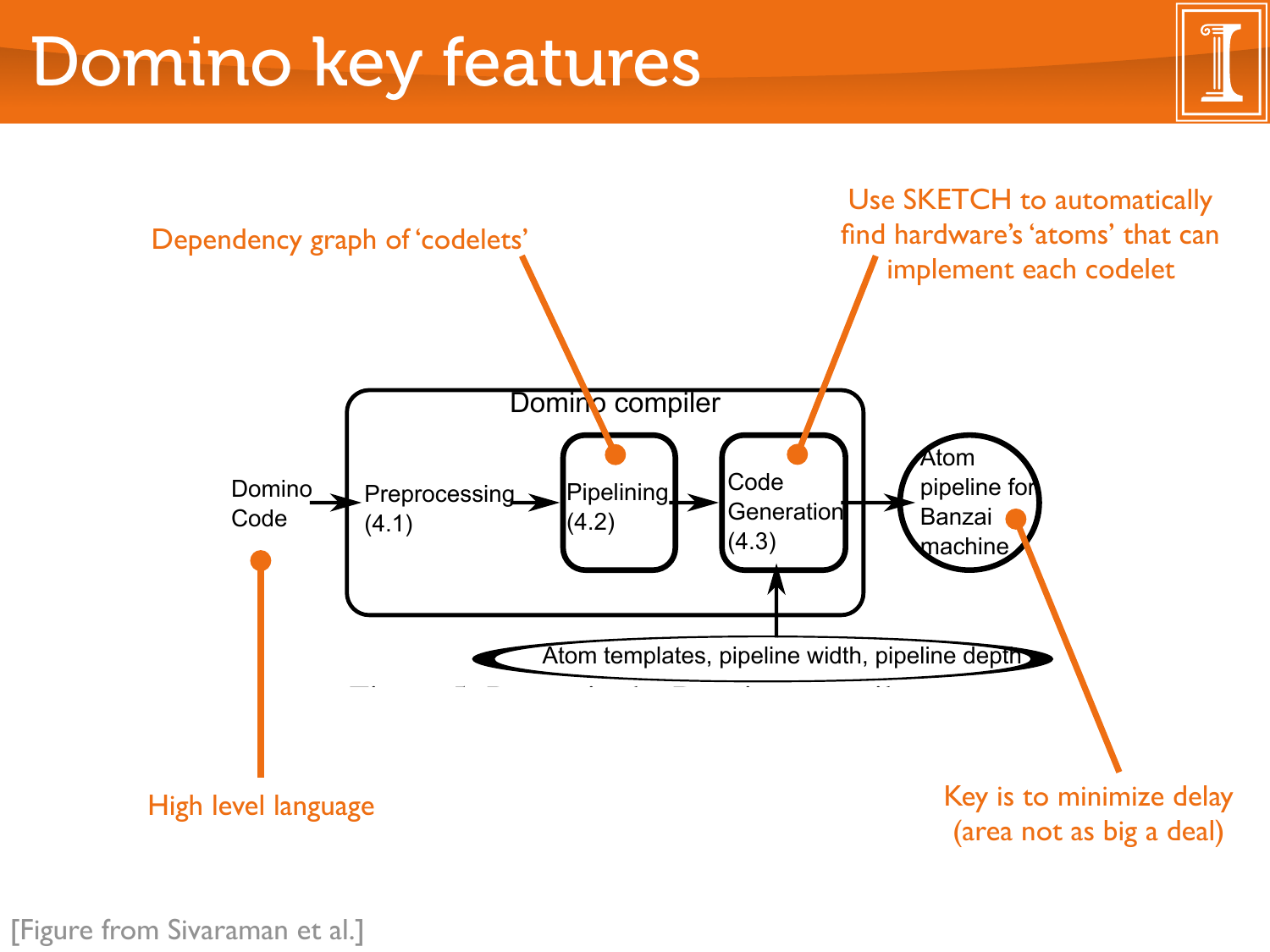# Ex.: Fair Queueing prioritization



[https://github.com/packet-transactions/domino-examples]

```
#include "hashes.h"
```

```
#define NUM_FLOWS 8000
#define TIME_MIN 1
```

```
struct Packet {
   int sport;
   int dport;
   int id;
   int start;
   int length;
   int virtual_time;
};
```

```
int last_finish [NUM_FLOWS] = \{TIME_MIN\};
```

```
void stfq(struct Packet pkt) {
  pktid = hash2(pkt.sport, pkt.dport)
            \Omega NIIM FLOMC.
```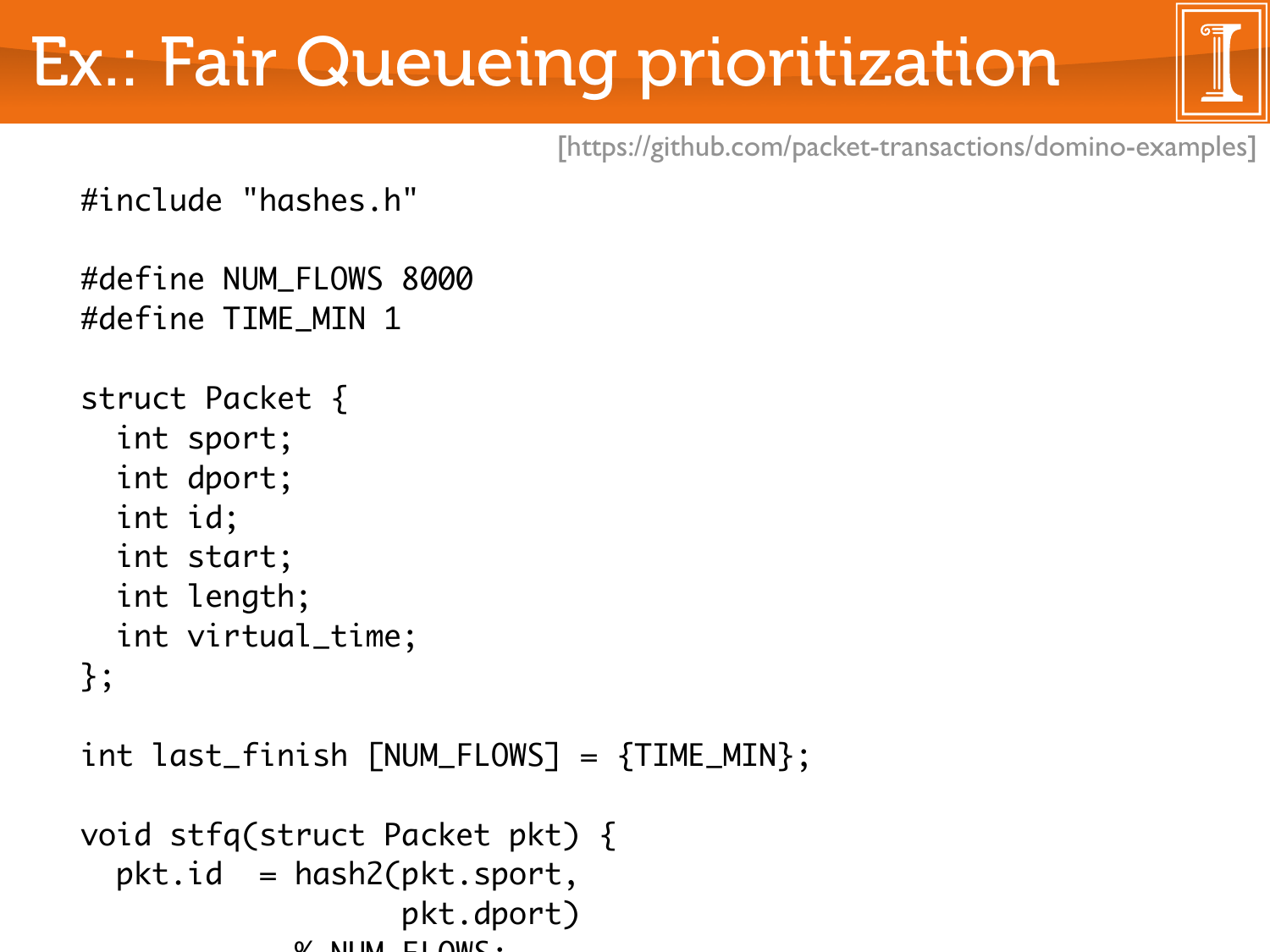```
Queueing prioritization
   int dport;
 int id; r
   int start;
   int length;
   int virtual_time;
};
int last_finish [NUM_FLOWS] = {TIME_MIN};void stfq(struct Packet pkt) {
  pkt.id = hash2(pkt.sport, pkt.dport)
             % NUM_FLOWS;
   if ((last_finish[pkt.id] > TIME_MIN) && (pkt.virtual_time < 
last_finish[pkt.id])) {
    pkt.start = last\_finish[pkt.id]; last_finish[pkt.id] += pkt.length;
   } else {
     pkt.start = pkt.virtual_time;
     last_finish[pkt.id] = pkt.virtual_time + pkt.length;
   }
}<br>}
                            [https://github.com/packet-transactions/domino-examples]
```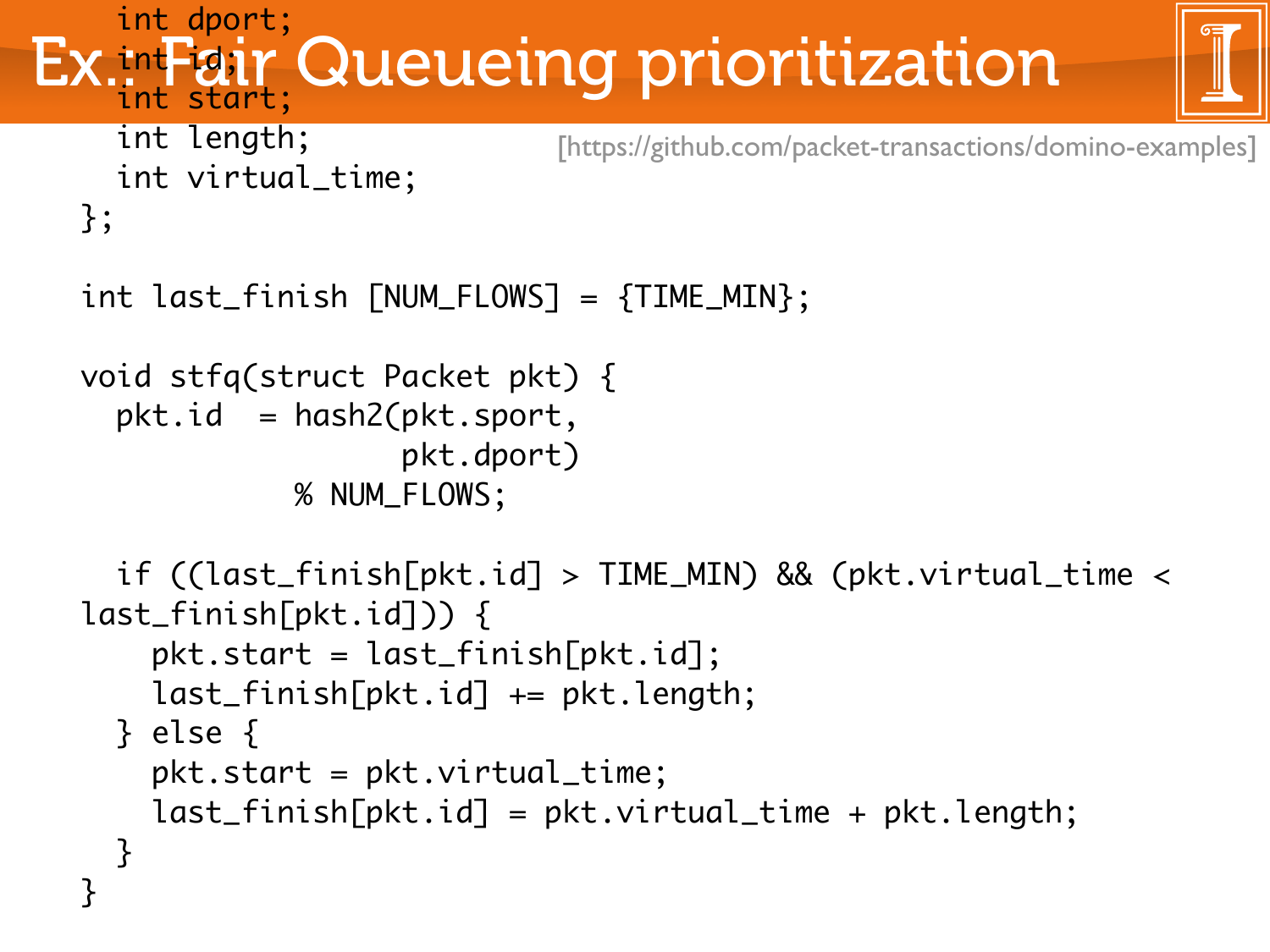

What code will be placed within a pipeline stage? What will be placed across multiple pipeline stages?

Domino models the computation "but not how packets are matched (e.g., direct or ternary)" – what do those mean?

How did Domino navigate the tradeoff between efficiency and ease of programmability?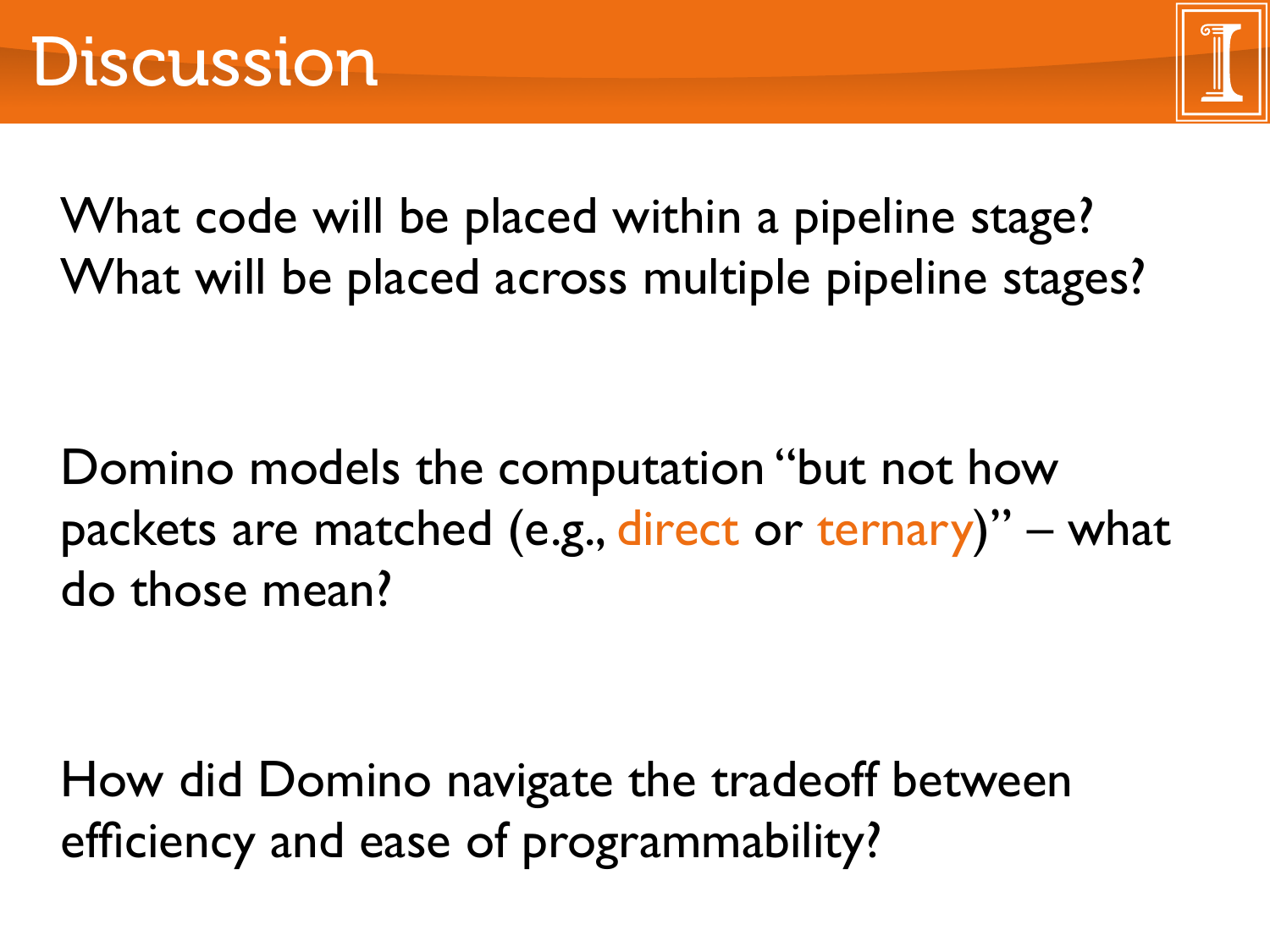## **Wednesday**

- Emerging research directions & course wrap-up
- No required reading Focus on your projects!

Friday

- Project presentations 1:30 4:30 pm in 2nd floor atrium
- Poster session logistics described in detail on Piazza